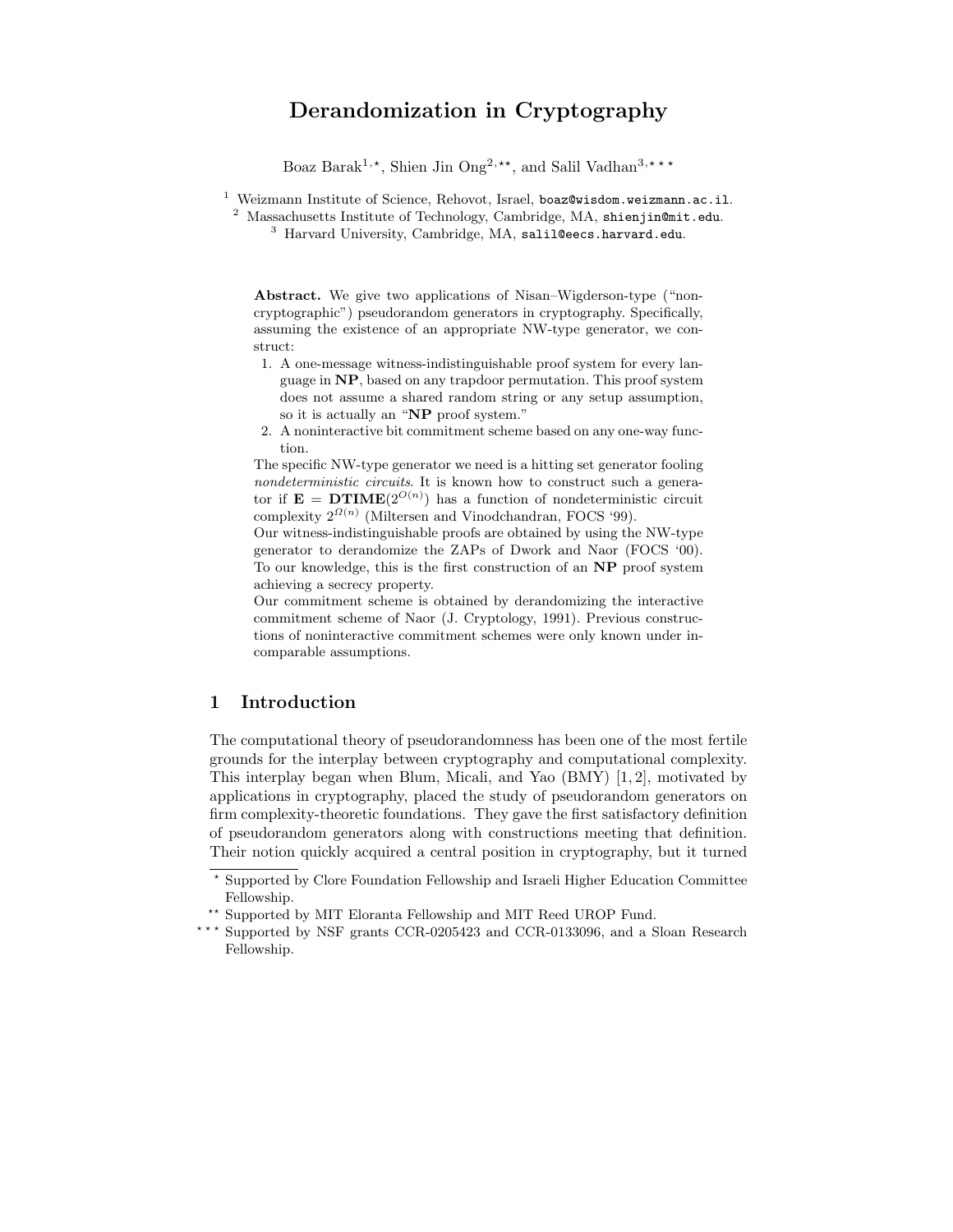out that the utility of pseudorandom generators was not limited to cryptographic applications. In particular, Yao [2] showed that they could also be used for de $randomization$  — efficiently converting randomized algorithms into deterministic algorithms. Pseudorandom generators and their generalization, pseudorandom functions [3], also found a variety of other applications in complexity theory and the theory of computation (e.g., [4, 5]).

Focusing on derandomization, Nisan and Wigderson (NW) [6] proposed a weakening of the BMY definition of pseudorandom generators which still suffices for derandomization. The benefit was that such NW-type pseudorandom generators could be constructed under weaker assumptions than the BMY ones (circuit lower bounds for exponential time, rather than the existence of one-way functions). Thus, a long body of work developed around the task of constructing increasingly efficient NW-type pseudorandom generators under progressively weaker assumptions. One of the highlights of this line of work is the construction of Impagliazzo and Wigderson [7] implying that  $P = BPP$  under the plausible assumption that  $\mathbf{E} = \mathbf{DTIME}(2^{O(n)})$  has a problem of circuit complexity  $2^{O(n)}$ . More recently, the work on NW-type pseudorandom generators has also been found to be intimately related to randomness extractors [8], and has been used to prove complexity-theoretic results which appear unrelated to derandomization [9].

While allowing remarkable derandomization results such as the Impagliazzo– Wigderson result mentioned above, NW-type pseudorandom generators have not previously found applications in cryptography (for reasons mentioned below). In this work, we show that a stronger form of NW-type pseudorandom generators, namely ones fooling nondeterministic circuits [10–13], do have cryptographic applications. Using such pseudorandom generators (which can be constructed under plausible complexity assumptions), we:

- 1. Construct witness-indistinguishable " $NP$  proofs" (i.e. one-message<sup>4</sup> proof systems, with no shared random string or other setup assumptions) for every language in NP, assuming the existence of trapdoor permutations.
- 2. Construct noninteractive bit commitment schemes from any one-way function.

Thus, each of these results requires two assumptions — the circuit complexity assumption for the NW-type pseudorandom generator (roughly, that  $E$  has a function of nondeterministic circuit complexity  $2^{(\Omega(n)})$  and a "cryptographic" assumption (one-way functions or trapdoor permutations).

Result 1 is the first construction of witness-indistinguishable NP proofs under any assumption whatsoever, and refutes the intuition that interaction is necessary to achieve secrecy in proof systems. It is obtained by derandomizing the ZAP construction of Dwork and Naor [14].

Result 2 is not the first construction of noninteractive commitment schemes, but is based on assumptions that appear incomparable to previous ones (which

<sup>4</sup> We use "messages" rather than "rounds", as the latter is sometimes used to refer to a pair of messages.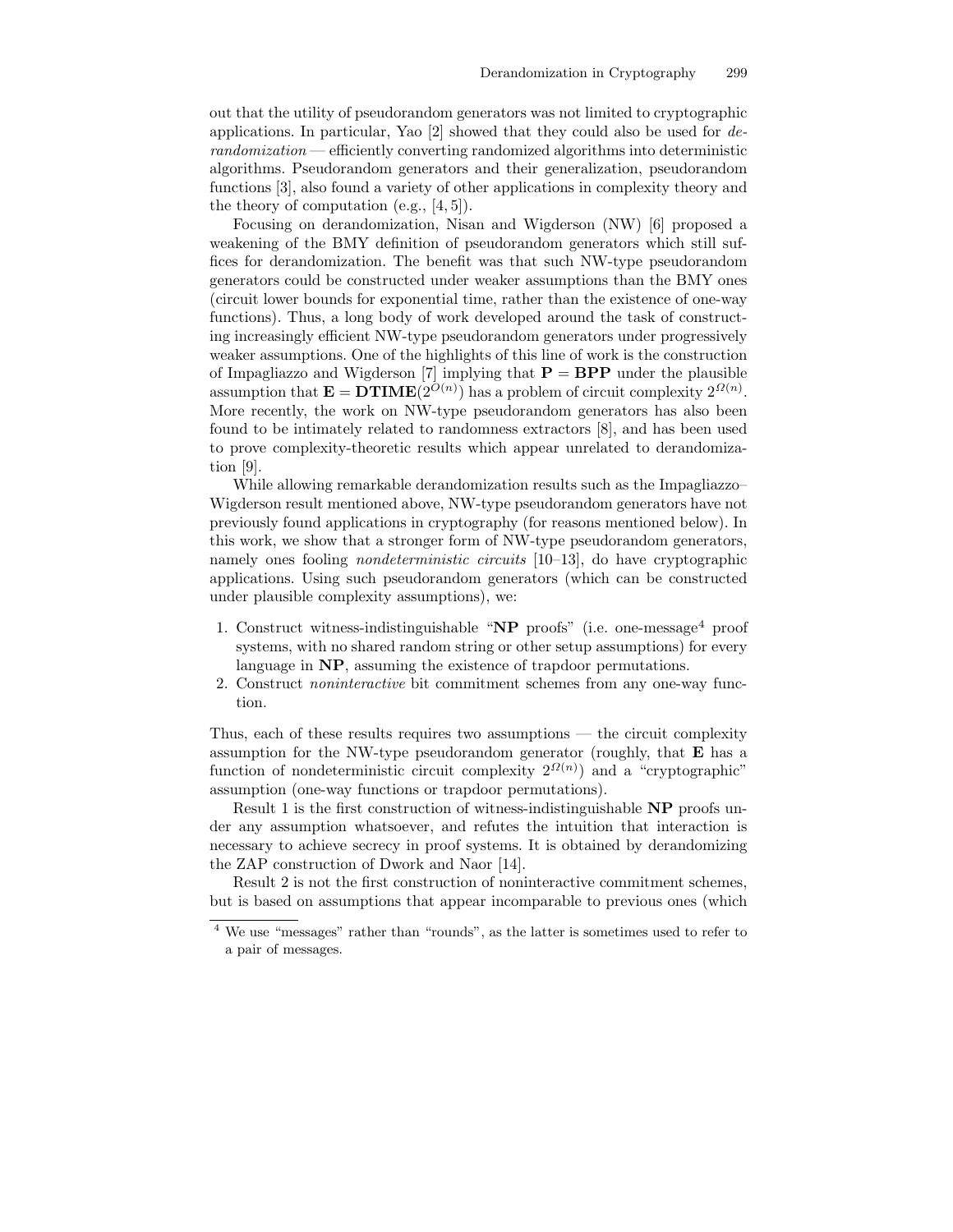were based on the existence of one-to-one one-way functions). We obtain this result by derandomizing the Naor's interactive bit commitment scheme [15].

These two examples suggest that NW-type pseudorandom generators (and possibly other "non-cryptographic" tools from the derandomization literature) are actually relevant to the foundations of cryptography, and it seems likely that other applications will be found in the future.

NW-type Generators fooling Nondeterministic Circuits. The most important difference between BMY-type and NW-type pseudorandom generators is that BMY-type pseudorandom generators are required to fool even circuits with greater running time than the generator, whereas NW-type pseudorandom generators are allowed greater running time than the adversarial circuit. Typically, a BMY-type pseudorandom generator must run in some fixed polynomial time (say  $n^c$ ), and fool all polynomial-time circuits (even those running in time, say,  $n^{2c}$ ). In contrast, an NW-type pseudorandom generator may run in time  $n^{O(c)}$ (e.g.  $n^{3c}$ ) in order to fool circuits running in time  $n^c$ . BMY-type pseudorandom generators are well-suited for cryptographic applications, where the generator is typically run by the legitimate parties and the circuit corresponds to the adversary (who is always allowed greater running time). In contrast, NW-type pseudorandom generators seem non-cryptographic in nature. Nevertheless we are able to use them in cryptographic applications. The key observation is that, in the protocols we consider, (some of) the randomness is used to obtain a string that satisfies some fixed property which does not depend on the adversary (or its running time). Hence, if this property can be verified in polynomial time, we can obtain the string using an NW-type pseudorandom generator of fixed polynomial running time. We then eliminate the randomness entirely by enumerating over all possible seeds. This is feasible because NW-type generators can have logarithmic seed length. Also, we show that in our specific applications, this enumeration does not compromise the protocol's security.

In the protocols we consider, the properties in question do not seem to be verifiable in polynomial time. However, they are verifiable in nondeterministic polynomial time. So we need to use a pseudorandom generator that fools nondeterministic circuits. Fortunately, it is possible for an NW-type pseudorandom generator to fool nondeterministic circuits, as realized by Arvind and Köbler  $[10]$ and Klivans and van Melkebeek [11].<sup>5</sup> Indeed, a sequence of works have constructed such pseudorandom generators under progressively weaker complexity assumptions [10–13]. Our results make use of the Miltersen–Vinodchandran construction [12] (which gives only a "hitting set generator" rather than a pseudorandom generator, but this suffices for our applications).

Witness Indistinguishable  $NP$  Proofs. In order to make zero-knowledge proofs possible, the seminal paper of Goldwasser, Micali, and Rackoff [17] augmented

<sup>&</sup>lt;sup>5</sup> It is impossible for a BMY-type pseudorandom generator to fool nondeterministic circuits, as such a circuit can recognize outputs of the pseudorandom generator by guessing the corresponding seed and evaluating the generator to check. Some attempts to bypass this difficulty can be found in [16].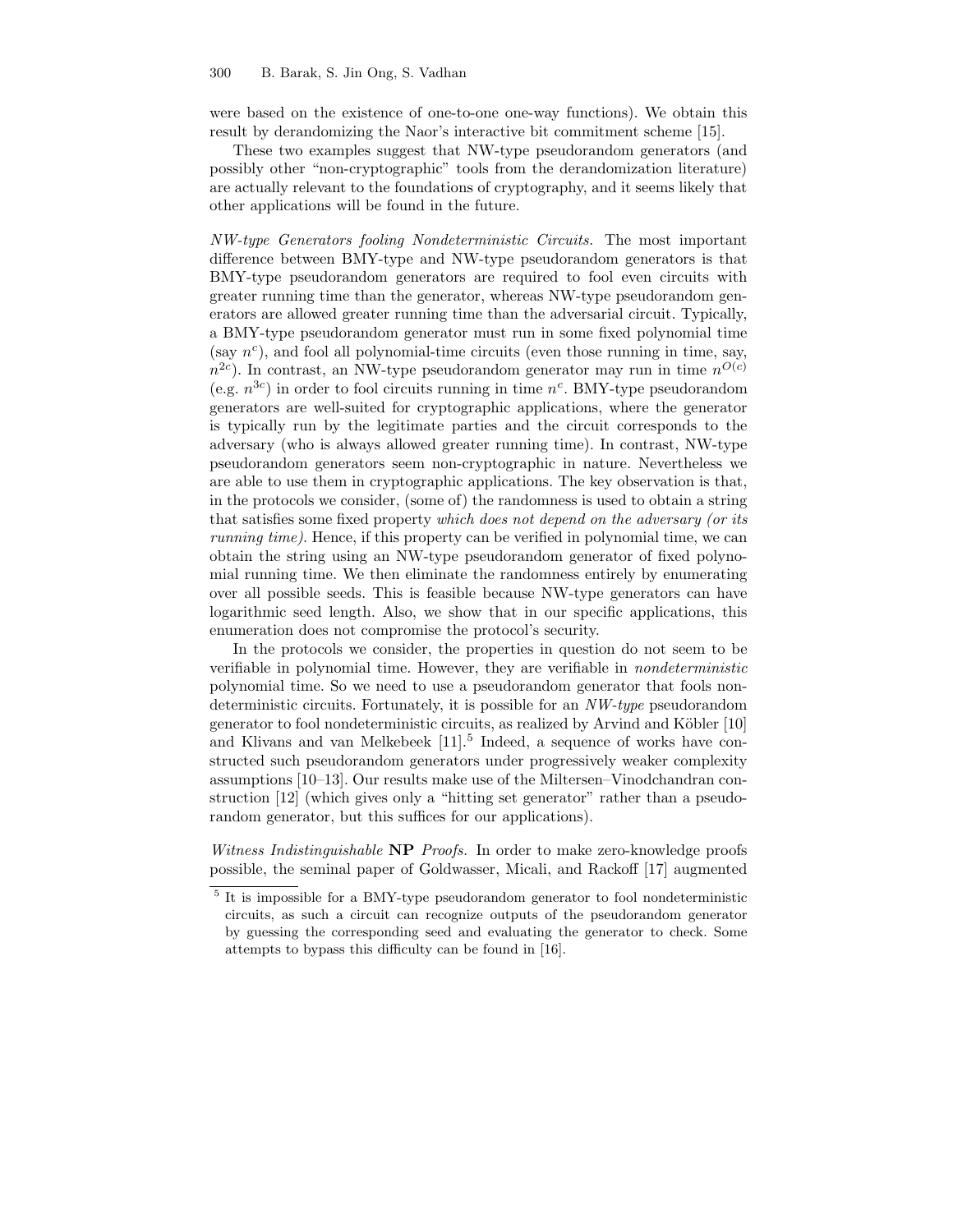the classical notion of an  $\bf NP$  proof with two new ingredients — interaction and randomization. Both were viewed as necessary for the existence of zeroknowledge proofs, and indeed it was proven by Goldreich and Oren [18] that without either, zero-knowledge proofs exist only for trivial languages (those in BPP). The role of interaction was somewhat reduced by the introduction of "noninteractive" zero-knowledge proofs [19, 20], but those require a shared random string selected by a trusted third party, which can be viewed as providing a limited form of interaction. Given the aforementioned impossibility results [18], reducing the interaction further seems unlikely. Indeed, a truly noninteractive proof system, in which the prover sends a single proof string to the verifier, seems to be inherently incompatible with the intuitive notion of "zero knowledge": from such a proof, the verifier gains the ability to prove the same statement to others.

Despite this, we show that for a natural weakening of zero knowledge, namely witness indistinguishability [21], the interaction can be completely removed (under plausible complexity assumptions). Recall that a witness-indistinguishable proof system for a language  $L \in \mathbf{NP}$  is an interactive proof system for L that leaks no knowledge about which witness is being used by the prover (as opposed to leaking no knowledge at all, as in zero-knowledge proofs) [21]. Witness indistinguishability suffices for a number of the applications of zero knowledge [21], and also is a very useful intermediate step in the construction of zero-knowledge proofs [22].

Several prior results show that witness-indistinguishable proofs do not require the same degree of interaction as zero-knowledge proofs. Feige and Shamir [21] constructed 3-message witness-indistinguishable proofs for NP (assuming the existence of one-way functions), whereas the existence of 3-message zero-knowledge proofs is a long-standing open problem. More recently, the ZAPs of Dwork and Naor [14] achieve witness indistinguishability with just 2 messages (assuming trapdoor permutations), whereas this is known to be impossible for zero knowledge [18]. Dwork and Naor also showed that the interaction could be further reduced to one message at the price of nonuniformity (i.e. if the protocol can use some nonuniform advice of polynomial length); they interpret this as evidence that "*proving* a lower bound of two [messages] is unlikely."

We construct 1-message witness-indistinguishable proofs for **NP** in the "plain" model", with no use of a shared random string or nonuniformity. Our proof system is obtained by derandomizing the Dwork–Naor ZAPs via an NW-type generator against nondeterministic circuits. Since our verifier is deterministic, we actually obtain a standard NP proof system with the witness indistinguishability property. More precisely, for any language  $L \in \mathbf{NP}$  with associated **NP**-relation R, we construct a new NP-relation  $R'$  for L. The relation  $R'$  has the property that one can efficiently transform any witness with respect to  $R$  into a distribution on witnesses with respect to  $R'$ , such that the distributions corresponding to different witnesses are computationally indistinguishable.

Converting AM proof systems to NP proof systems was actually one of the original applications of NW-type generators versus nondeterministic circuits [10,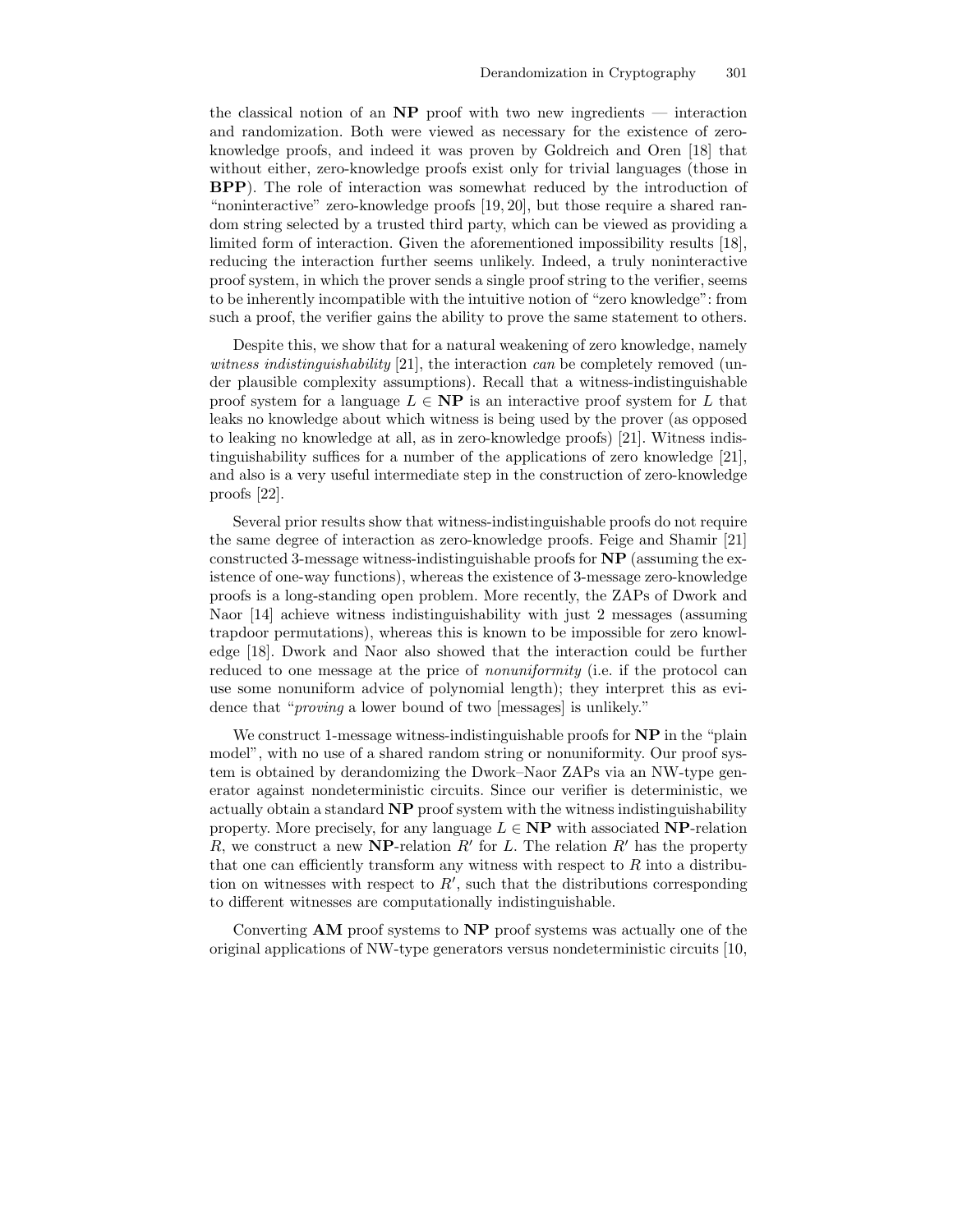11]. The novelty in our result comes from observing that this conversion preserves the witness indistinguishability property.

The randomness requirements of zero-knowledge proofs have been examined in previous works. Goldreich and Oren [18] showed that only languages in BPP have zero-knowledge proofs in which either the prover or verifier is deterministic. Thus De Santis, Di Crescenzo, and Persiano [23–25] have focused on reducing the number of random bits. Specifically, under standard "cryptographic" assumptions, they constructed noninteractive zero-knowledge proofs with a shared random string of length  $O(n^{\epsilon} + \log(1/s))$  and 2-message witness-indistinguishable proofs (actually, ZAPs) in which the verifier uses only  $O(n^{\epsilon} + \log(1/s))$  random bits, where  $\epsilon > 0$  is any constant and s is the soundness error. They posed the existence of 1-message witness-indistinguishable proofs for NP as an open problem. One of their main observations in [25] is that combinatorial methods for randomness-efficient error reduction, such as pairwise independence and expander walks, preserve witness indistinguishability. As mentioned above, we make crucial use of an analogous observation about NW-type generators.

Noninteractive Bit Commitment Schemes. Bit commitment schemes are one of the most basic primitives in cryptography, used pervasively in the construction of zero-knowledge proofs [26] and other cryptographic protocols. Here we focus on perfectly (or statistically) binding and computationally hiding bit commitment schemes. As usual, noninteractive bit commitment schemes, in which the commitment phase consists of a single message from the sender to the receiver, are preferred over interactive schemes. There is a simple construction of noninteractive bit commitment schemes from any one-to-one one-way function [27, 2, 28]. From general one-way functions, the only known construction of bit commitment schemes, namely Naor's protocol [15] (with the pseudorandom generator construction of [29]), requires interaction.

We show how to use an NW-type pseudorandom generator against nondeterministic circuits to remove the interaction in Naor's protocol, yielding noninteractive bit commitment schemes under assumptions that appear incomparable to the existence of one-to-one one-way functions. In particular, ours is a "raw hardness" assumption, not requiring hard functions with any semantic structure such as being one-to-one.

From a different perspective, our result shows that "non-cryptographic" assumptions (nondeterministic circuit lower bounds for  $E$ ) can reduce the gap between one-way functions and one-to-one one-way functions. In particular, a noninteractive bit commitment scheme gives rise to a "partially one-to-one oneway function": a polynomial-time computable function  $f(x, y)$  such that x is uniquely determined by  $f(x, y)$  and x is hard to compute from  $f(x, y)$  (for ran $dom(x, y)$ . It would be interesting to see if this can be pushed further to actually construct one-to-one one-way functions from general one-way functions under a non-cryptographic assumption.

Perspective. The assumption required for the NW-type generators we use is a strong one, but it seems to be plausible (see Section 2.4). Perhaps its most sig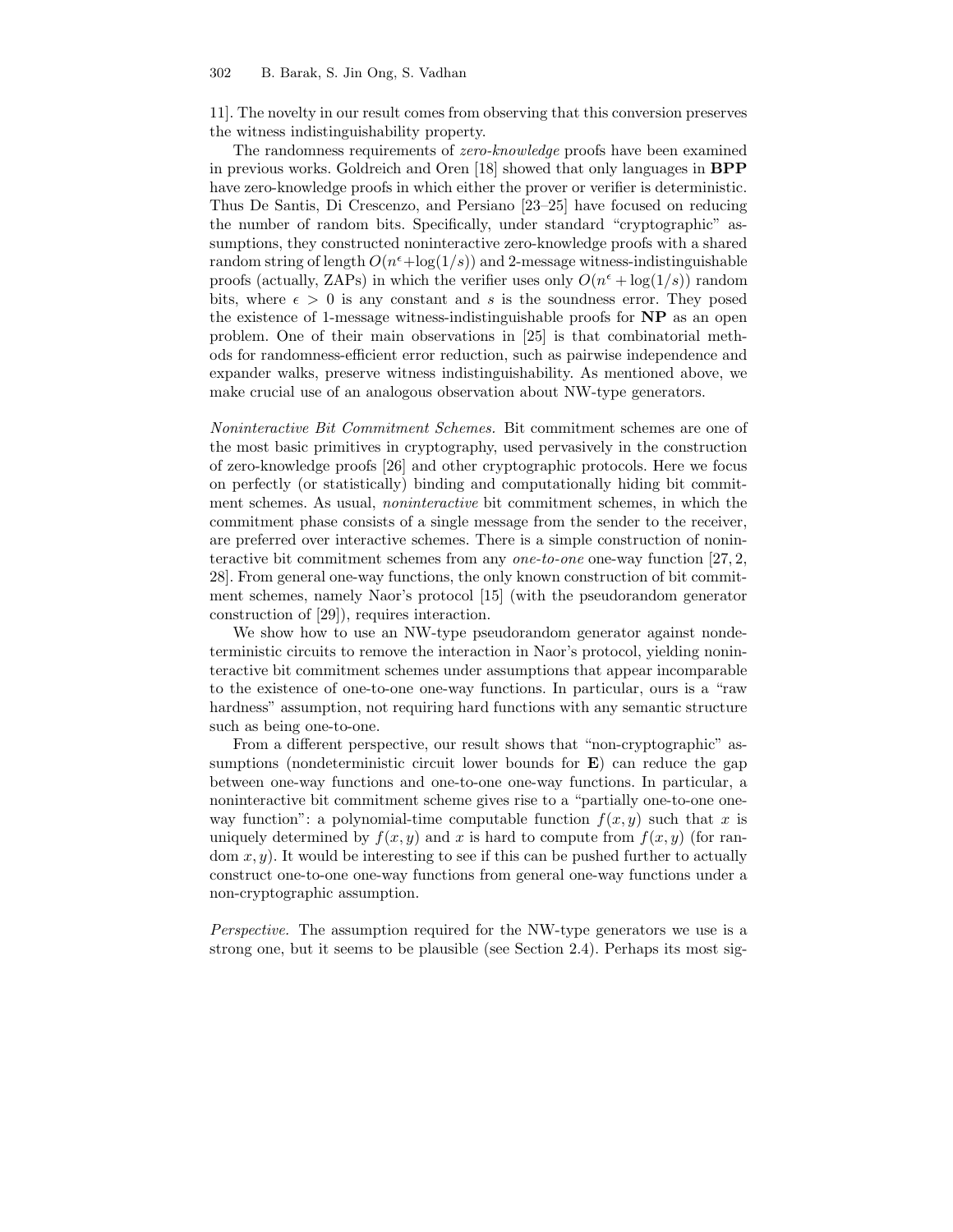nificant feature is that it is very different than the assumptions typically used in cryptography (e.g. it is a worst-case assumption); nevertheless, our results show it has implications in cryptography. In our first result, we use it to demonstrate the plausibility of nontrivial 1-message witness-indistinguishable proofs, which will hopefully lead to efficient constructions for specific problems based on specific assumptions. As for our second result, the plausibility of noninteractive commitment schemes was already established more convincingly based on one-to-one one-way functions [27]. What we find interesting instead is that a "non-cryptographic" assumption can imply new relationships between basic cryptographic primitives, and in particular reduce the gap between one-way functions and one-to-one one-way functions.

# 2 Preliminaries

## 2.1 Pseudorandom Generators

A pseudorandom generator (PRG) is a deterministic algorithm  $G: \{0,1\}^{\ell} \rightarrow$  ${0,1}<sup>m</sup>$ , with  $\ell < m$ . Pseudorandom generators are used to convert a short random string into a longer string that looks random to any efficient observer.

Definition 1 (Pseudorandom generator). We say that  $G \colon \{0,1\}^{\ell} \to \{0,1\}^m$ is a  $(s, \epsilon)$ -pseudorandom generator against circuits if for all circuits  $C: \{0,1\}^m \to$  ${0, 1}$  of size at most s, it holds that  $|\Pr[C(G(U_\ell))] = 1] - \Pr[C(U_m) = 1]| < \epsilon$ , where  $U_k$  denotes the uniform distribution over  $\{0,1\}^k$ .

BMY-type vs. NW-type Generators. As mentioned above, there are two main types of pseudorandom generators: Blum-Micali-Yao (BMY) [1, 2] type and Nisan-Wigderson (NW) [6] type generator. Both can be defined for a wide range of parameters, but here we focus on the "classic" settings which we need. A BMY-type generator is the standard kind of pseudorandom generator used in cryptography.

Definition 2 (BMY-type generators). A function  $G = \bigcup_m G_m : \{0,1\}^{\ell} \to$  ${0,1}^m$  is a BMY-type pseudorandom generator with seed length  $\ell = \ell(m)$ , if G is computable in time  $\text{poly}(\ell)$ , and for every constant c,  $G_m$  is a  $(m^c, 1/m^c)$ . pseudorandom generator for all sufficiently large m.

Note that a BMY-type generator is required to have running time that is a fixed polynomial, but must fool circuits whose running time is an arbitrary polynomial. Håstad, Impagliazzo, Levin, and Luby [29] proved that BMY-type pseudorandom generators with seed length  $\ell(m) = m^{\delta}$  (for every  $\delta > 0$ ) exist if and only if one-way functions exist.

NW-type generators differ from BMY-type generators most significantly in the fact that the generator has greater running time than the circuits it fools.

Definition 3 (NW-type generators). A function  $G = \bigcup_m G_m : \{0,1\}^{\ell} \to$  $\{0,1\}^m$  is an NW-type pseudorandom generator with seed length  $\ell = \ell(m)$ , if  $G$  is computable in time  $2^{O(\ell)}$  and  $G_m$  is a  $(m^2,1/m^2)$ -pseudorandom generator for all m. 6

<sup>&</sup>lt;sup>6</sup> One can replace  $m^2$  in this definition with any *fixed* polynomial in m.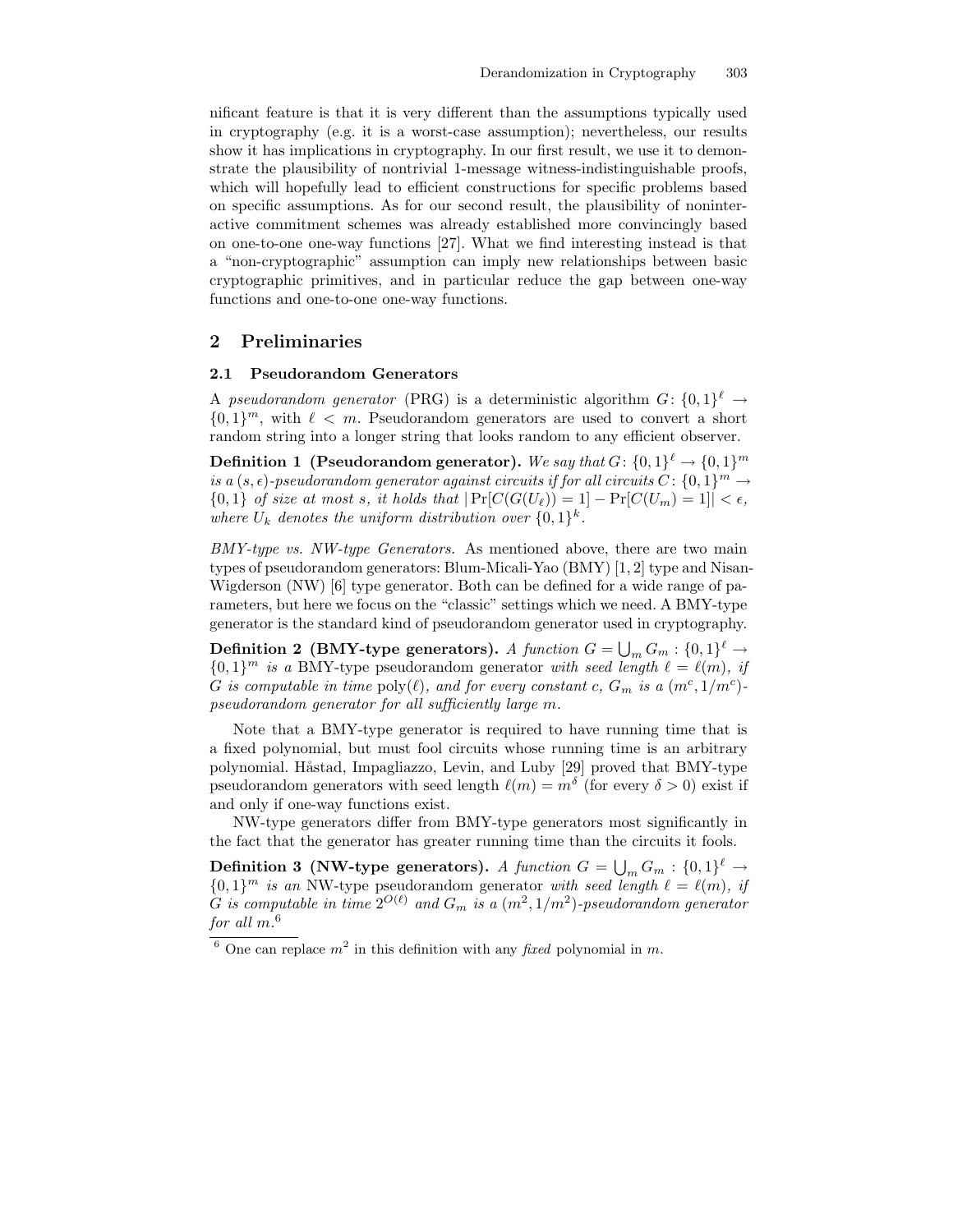We will be interested "high end" NW-type generators, which have seed length  $\ell(m) = O(\log m)$ , and thus have running time which is a fixed polynomial in  $m<sup>7</sup>$  Impagliazzo and Wigderson [7] proved that such a generator exists if  $\mathbf{E} =$ **DTIME** $(2^{O(n)})$  has a function of circuit complexity  $2^{O(n)}$ . Note that when the seed length is  $\ell = O(\log m)$ , all  $2^{\ell}$  seeds can be enumerated in time poly $(m)$ , and hence the generator can be used for complete derandomization. In particular, such a generator implies  $BPP = P$ .

#### 2.2 Nondeterministic Computations and the Class AM

A significant advantage of NW-type generators that we will use is that they can fool nondeterministic circuits, because even if such a circuit can guess the seed, it does not have enough time to evaluate the generator on it.

**Definition 4.** A nondeterministic Boolean circuit  $C(x, y)$  is a circuit that takes x as its primary input and y as a witness. For each  $x \in \{0,1\}^*$ , we define  $C(x) = 1$  if there exist a witness y such that  $C(x, y) = 1$ .

A co-nondeterministic Boolean circuit  $C(x, y)$  is a circuit that takes x as its primary input and y as a witness. For each  $x \in \{0,1\}^*$ , we define  $C(x) = 0$  if there exist a witness y such that  $C(x, y) = 0$ .

Denote  $S_{\rm N}(f)$  to be the minimal sized nondeterministic circuit computing f.

Nondeterministic and co-nondeterministic algorithms can be defined in a similar fashion, with the nonuniform circuit  $C$  being replaced by a *uniform algo*rithm. Naturally, we measure the running time of a nondeterministic algorithm  $A(x, y)$  in terms of the first input x.

The class AM [30] has two equivalent formulations. The first is as the class of languages with constant-message interactive proofs (see [31] for this definition). The second is as the class of languages decidable by polynomial-time probabilistic nondeterministic algorithms. Formally, a probabilistic nondeterministic algorithm  $A(x, r, y)$  takes a random input r in addition to its regular input x and nondeterministic input y. We say A computes a function f if (a) when  $f(x) = 1$ ,  $Pr_r[\exists y A(x, r, y) = 1] = 1$  and (b) when  $f(x) = 0$ ,  $Pr_r[\exists y A(x, r, y) = 1] \le \frac{1}{2}$ . Then **AM** is the class of languages decidable by such algorithms  $A(x, r, y)$  running in time poly(|x|). The equivalence of the two definitions of **AM** is due to [30, 32, 33]. More generally,  $AMTIME(t(n))$  denotes the class of languages decidable by probabilistic nondeterministic algorithms running in time  $t(n)$ , and **i.o.−AMTIME**( $t(n)$ ) is the class of languages decidable by probabilistic nondeterministic algorithms running in time  $t(n)$  for *infinitely many input lengths*.

## 2.3 Hitting Set Generators

A hitting set generator (HSG) is a deterministic algorithm  $H(1^m, 1^s)$  that outputs a set of strings of length m. We say  $H$  is efficient if its running time is polynomial (in  $m$  and  $s$ ). Hitting set generators are weaker notions of pseudorandom generators.

 $^7$  The running time of the generator is still greater than the size of the circuits it fools.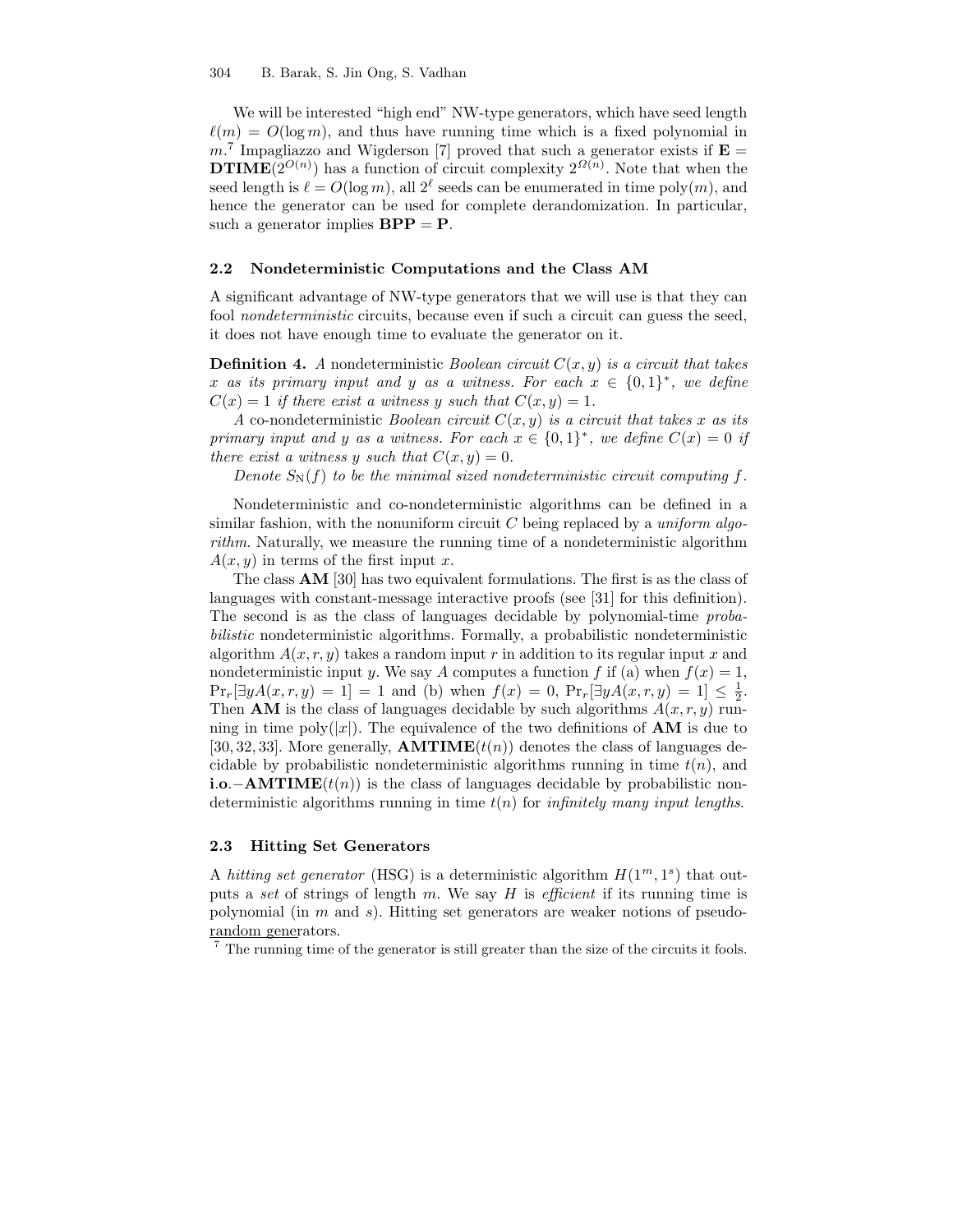Definition 5 (Hitting set generators). We say that H is an  $\epsilon$ -hitting set generator against circuits, if for every circuit  $C: \{0,1\}^m \to \{0,1\}$  of size at most s, the following holds: If  $Pr[C(U_m) = 1] > \epsilon$ , then there exists  $y \in H(1^m, 1^s)$ such that  $C(y) = 1$ .

One can define analogously hitting set generators against nondeterministic and co-nondeterministic circuits, and also hitting set generators against nondeterministic and co-nondeterministic uniform algorithms. Hitting set generators against co-nondeterministic uniform algorithms will be used only in Section 4.

Note that a pseudorandom generator  $G: \{0,1\}^{\ell} \to \{0,1\}^m$  fooling circuits of size  $s$  gives rise to a hitting set generator, by taking the set of outputs of  $G$ over all seeds. The hitting set generator will be efficient if  $G$  is computable in time poly $(s, m)$  and has logarithmic seed length  $\ell = O(\log m + \log s)$ . In this sense hitting set generators are weaker than pseudorandom generators. Indeed, hitting set generators can be directly used to derandomize algorithms with onesided error (i.e. RP algorithms), whereas pseudorandom generators can be used to derandomize circuits with two-sided error (BPP algorithms). Also note that we allow the hitting set generators to run in greater time than circuits it fools, so they correspond to NW-type generators. Since the error in AM proof systems can be made one-sided [33], the existence of an efficient  $\frac{1}{2}$ -HSG against conondeterministic circuits implies that  $AM = NP$ .

The first constructions of efficient HSG (in fact pseudorandom generators) against co-nondeterministic circuits was given by Arvind and Köbler [10]. Their construction was based on the assumption that there are languages in E that are hard on average for nondeterministic circuits of size  $2^{\Omega(n)}$ . Klivans and van Melkebeek [11] gave a construction based on a worst-case hardness assumption. Their assumption was the existence of languages in  **with**  $2^{Q(n)}$  **worst-case SAT**oracle circuit complexity, that is circuits with SAT-oracle gates. Miltersen and Vinodchandran [12] managed to relax the hardness condition to nondeterministic circuits (yet only obtained a hitting set generator rather than a pseudorandom generator). We state their main result.

**Theorem 6** ([12]). <sup>8</sup> If there exist a function  $f \in \mathbf{E}$  such that  $S_N(f) = 2^{\Omega(n)}$ , then there exist an efficient  $\frac{1}{2}$ -HSG against co-nondeterministic circuits.

Shaltiel and Umans [13] subsequently extended Theorem 6 in two ways: First, they obtained a pseudorandom generator rather than a hitting set generator. Second, they obtained analogous results for quantitatively weaker assumption (e.g., when the  $S_N(f)$  is only superpolynomial rather than exponential) yielding correspondingly less efficient generators. However, we will not need these extensions in our paper.

Uniform Hitting Set Generators. Gutfreund, Shaltiel and Ta-Shma [34] extended Theorem 6 to give a hitting set generator against co-nondeterministic uniform

<sup>&</sup>lt;sup>8</sup> [12] presented a  $(1 - \delta)$ -HSG for  $\delta = 2^{m^{\gamma}}/2^m$ , but it can be converted into a  $\frac{1}{2}$ -HSG using dispersers as done implicitly in their paper.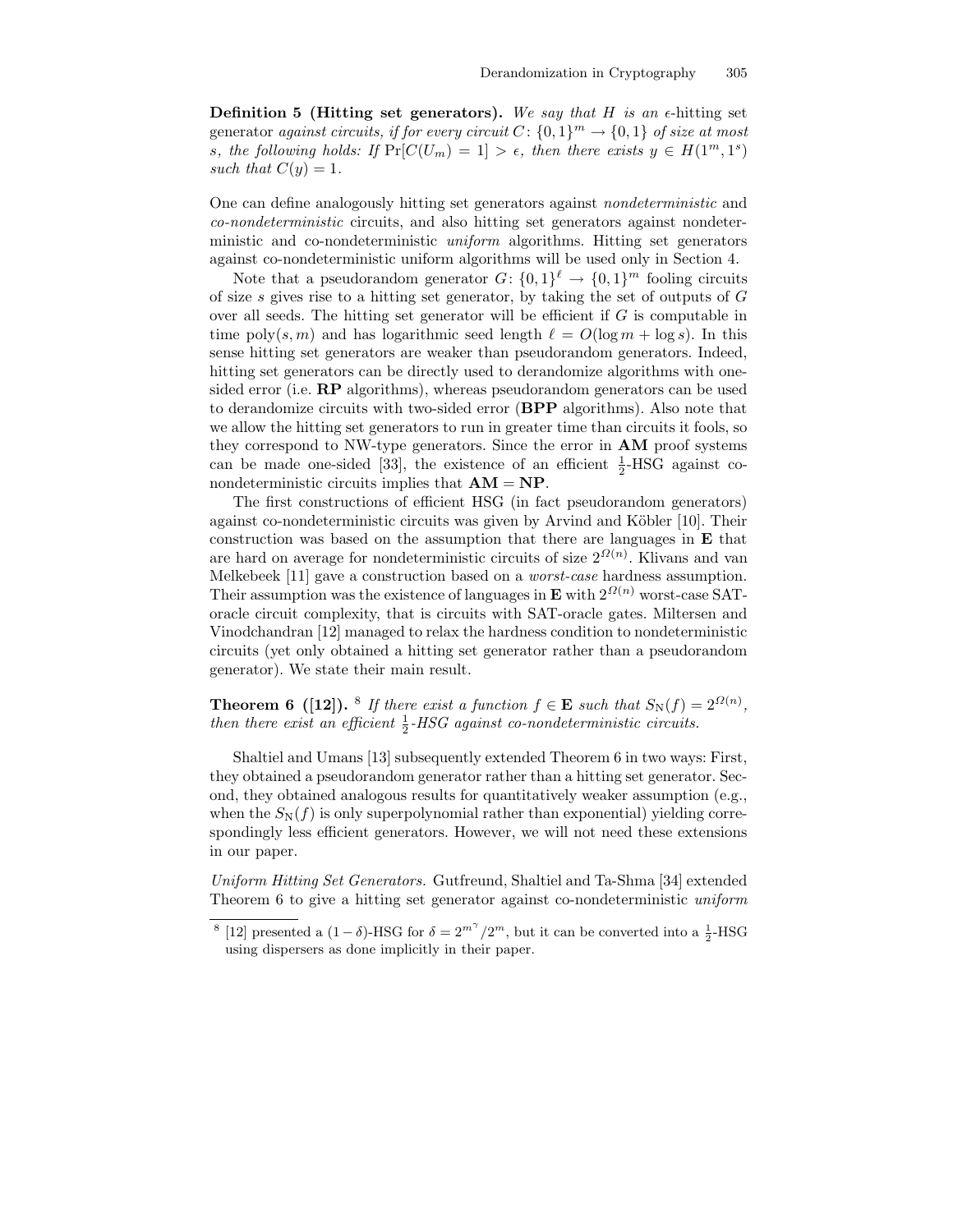algorithms from uniform hardness assumptions. They used the same hitting set generator as Miltersen and Vinodchandran, but proceeded with a better analysis.

Theorem 7 (implicit in [34]). If E  $\nsubseteq$  i.o.−AMTIME( $2^{\delta n}$ ) for some  $\delta > 0$ , then an efficient  $\frac{1}{2}$ -HSG against co-nondeterministic uniform algorithms exists.

Since nonuniformity can simulate randomness, the existence of a function  $f \in \mathbf{E}$  such that  $S_{\mathcal{N}}(f) = 2^{\Omega(n)}$  (assumption of Theorem 6) implies that  $\mathbf{E} \nsubseteq$ i.o.−AMTIME( $2^{\delta n}$ ) for some  $\delta > 0$  (assumption of Theorem 7).

#### 2.4 Discussions

Are the Assumptions Reasonable? Our two results rely on the existence of hitting set generators as constructed in Theorems 6 and 7, which in turn make assumptions about E containing functions of high nondeterministic complexity. In our opinion, these assumptions are plausible. The two most common reasons to believe a hardness assumption are empirical evidence and philosophical (or structural) considerations. The widely held  $P \neq NP$  assumption is supported by both. Empirically, much effort has been invested to finding efficient algorithms for NP problems. Philosophically, it seems unlikely that proofs should always be as easy to find as they are to verify. Other hardness assumptions, such as the hardness of factoring, are supported mainly by empirical evidence. Some, like  $E \nsubseteq NP$  (equivalently,  $EXP \ne NP$ ), are supported mainly by philosophical considerations: it seems unlikely that it should *always* be possible to prove the correctness of exponentially long computations with polynomial-sized proofs. The assumptions of Theorems 6 and 7 are natural strengthenings of this assumption, where we extend NP both by letting the running time grow from polynomial to subexponential and by allowing nonuniformity or randomization.

How do we find the function  $f$ ? Once we accept the existence of some function  $f \in \mathbf{E}$  such that  $S_{\mathcal{N}}(f) = 2^{\Omega(n)}$ , can we find a *specific* function f satisfying that condition? The answer is yes. It is not hard to show that if there exists a function f satisfying the condition of Theorem 6, then every function that is **E**-complete via linear-time reductions also satisfies that condition. In particular, we can take the bounded halting function  $BH(\cdot)$  defined as follows:  $BH(M, x, t) = 1$  if the Turing machine  $M$  outputs 1 on input  $x$  after at most  $t$  steps (where  $t$  is given in binary), and  $BH(M, x, t) = 0$  otherwise.

## 3 Witness Indistinguishable NP Proofs

In this section we use efficient hitting set generators against co-nondeterministic circuits to derandomize the ZAP construction of Dwork and Naor [14] and obtain a noninteractive witness indistinguishable (WI) proof system for any language in NP. We call this an "NP proof system" because it consists of a single message from the prover to the verifier, as is the case in the trivial NP proof of simply sending the witness to the verifier.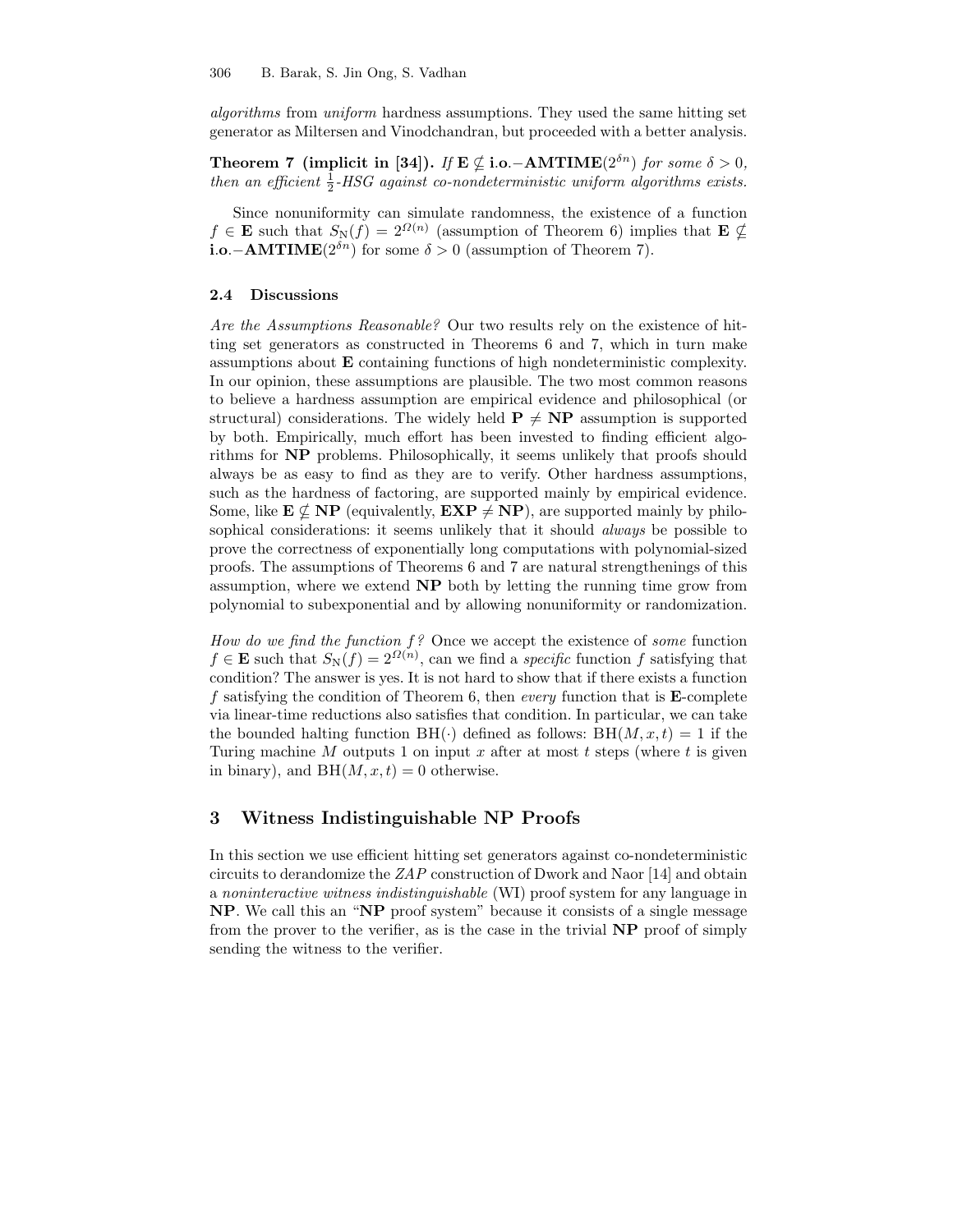As in the trivial **NP** proof system, our verifier algorithm will be deterministic. However, our prover algorithm will be probabilistic. We stress that our proof system is in the *plain model*, without assumptions of a shared random string or nonuniformity. As far as we know, this is the first noninteractive proof system for NP in the plain model that satisfies a secrecy property.

## 3.1 Definitions

Witness Relation. Let  $W \subseteq \{0,1\}^* \times \{0,1\}^*$  be a relation. We define  $W(x) =$  $\{w \mid (x,w) \in W\}$ . We define  $L(W) = \{x \mid \exists w \text{ s.t. } (x,w) \in W\}$ . If  $w \in W(x)$ then we say that w is a witness for x. Recall that the class  $NP$  is the class of languages L such that  $L = L(W)$  for a relation W that is decidable in time polynomial in the first input. If  $L = L(W)$  is an **NP** language then we say that  $W$  is a *witness relation* corresponding to  $L$ .

*Efficient Provers.* Recall the definitions of interactive proofs. Let  $L$  be an  $NP$ language with witness relation  $W$ . We say that an interactive proof for  $L$  has an efficient prover if the prover strategy from the completeness condition can be implemented by an efficient algorithm that when proving that  $x \in L$ , gets  $w \in W(x)$  as an auxiliary input. In this paper we will only be interested in interactive proofs for NP that have efficient provers.

NP Proof Systems. An NP proof system is an interactive proof system that is degenerate, in the sense that it consists of only a single message from the prover to the verifier, and that it has a deterministic verifier, and satisfies both perfect completeness and perfect soundness. Because the verifier is deterministic, an  $NP$  proof system for a language  $L$  induces a witness relation  $W$  corresponding to L by setting  $W(x)$  to contain all the prover messages accepted by the verifier.

Witness Indistinguishability. We recall the notion of witness indistinguishability (WI), as defined by Feige and Shamir [21].

Definition 8 (witness indistinguishability, [21]). Let L be an NP language with witness relation  $W_L$ . Let  $(P, V)$  be a proof system for L where P is an efficient (probabilistic polynomial-time) prover that gets a witness as auxiliary input.

We say that  $(P, V)$  is witness indistinguishable (WI) if for every nonuniform polynomial-time verifier  $V^*$  and every  $x \in L$ , and for any  $w, w' \in W_L(x)$ , the view of  $V^*$  when interacting with  $P(x, w)$  is computationally indistinguishable from its view when interacting with  $P(x, w')$ .

Feige and Shamir also proved that WI is closed under concurrent composition [21].

ZAPs. A ZAP  $[14]$  is a two-round public-coin interactive proof system that is witness indistinguishable. Dwork and Naor proved the following theorem.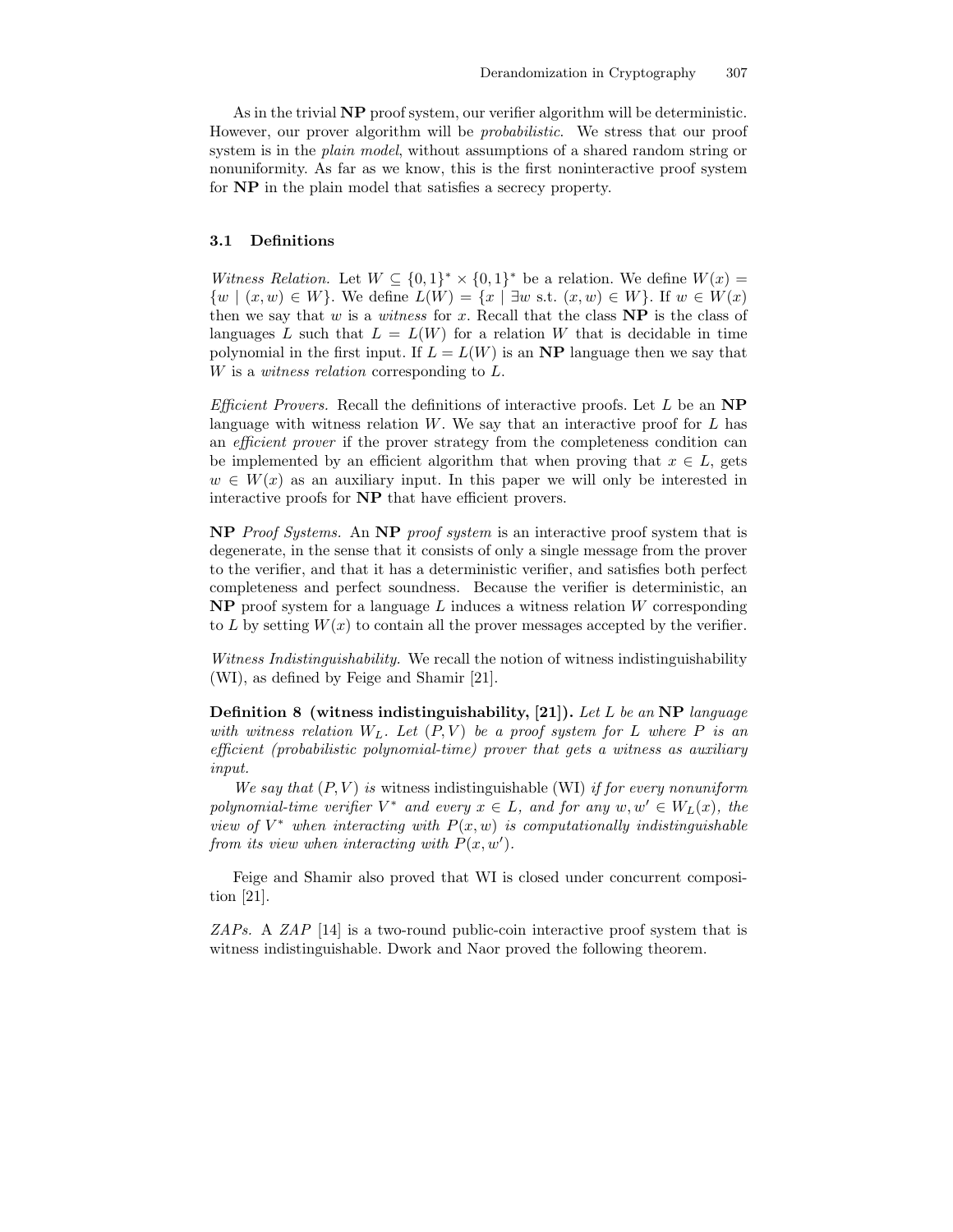**Theorem 9** ([14]). If trapdoor permutations<sup>9</sup> exist, then every language in NP has a ZAP.

We note that the construction of ZAPs by [14] is actually based on the possibly weaker assumption that NIZK (noninteractive zero-knowledge in the shared random string model) systems exist for every language in NP. Thus, our construction can also be based on this possibly weaker assumption.

#### 3.2 Our Result

The main theorem of this section follows.

**Theorem 10.** Assume that there exists an efficient  $\frac{1}{2}$ -HSG against co-nondeterministic circuits and that trapdoor permutations exist. Then every language in NP has a witness-indistinguishable NP proof system.

## 3.3 Proof of Theorem 10

We prove Theorem 10 by converting the ZAPs for languages in **NP** into WI **NP** proofs. Let L be an **NP** language with witness relation  $W_L$ , and let  $(P, V)$  be the ZAP for L. We denote the first message in a ZAP (the verifier's random coins sent to the prover) by  $r$  and denote the second message (sent by the prover to the verifier) by  $\pi$ . We let  $\ell(n)$  denote the length of the verifier's first message in a proof for statements of length n. Let  $x \in \{0,1\}^n \setminus L$ . We say that  $r \in \{0,1\}^{\ell(n)}$ is sound with respect to x if there does not exist a prover message  $\pi$  such that the transcript  $(x, r, \pi)$  is accepting. The statistical soundness of the ZAP scheme implies that for every  $x \in \{0,1\}^n \setminus L$ , the probability that  $r \leftarrow \{0,1\}^{\ell(n)}$  is sound with respect to x is very high, and in particular it is larger than  $\frac{1}{2}$ .

Our construction is based on the following observation. Let  $q(n)$  be a polynomial that bounds the running time of the honest ZAP verifier in a proof of statements of length *n*. For every  $x \in \{0,1\}^n \setminus L$ , there exists a *co-nondeterministic* circuit  $C_x$  of size less than  $p(n) < q(n)^2$  that outputs 1 if and only if a string r is sound with respect to  $x$ . We stress that the time to verify the soundness of a string r only depends on the running time of the honest verifier (in our case it is  $p(n)$ ).

On input r, the circuit  $C_x$  will output 1 if there does not exist a prover message  $\pi$  such that the transcript  $(x, r, \pi)$  is accepting, and 0 otherwise. Note that  $Pr[C_x(U_{\ell(n)}) = 1] > \frac{1}{2}$ . Since H is a  $\frac{1}{2}$ -HSG against co-nondeterministic circuits, we have that for every  $x \in \{0,1\}^n \setminus L$ , there exists  $r \in H(1^{\ell(n)}, 1^{p(n)})$ such that  $C_x(r) = 1$ . In other words, for every  $x \in \{0,1\}^n \setminus L$ , there exists a string  $r \in H(1^{\ell(n)}, 1^{p(n)})$  such that r is sound with respect to x.

Our construction is as follows.

 $9$  We refer the reader to  $[31]$ [Sec. 2.4.4] for the definition of trapdoor permutations. Actually, the definition we use is what is called by Goldreich an enhanced trapdoor permutation collection. See discussion on [35]. Such a collection is known to exist based on either the RSA or factoring hardness assumptions [36, 37].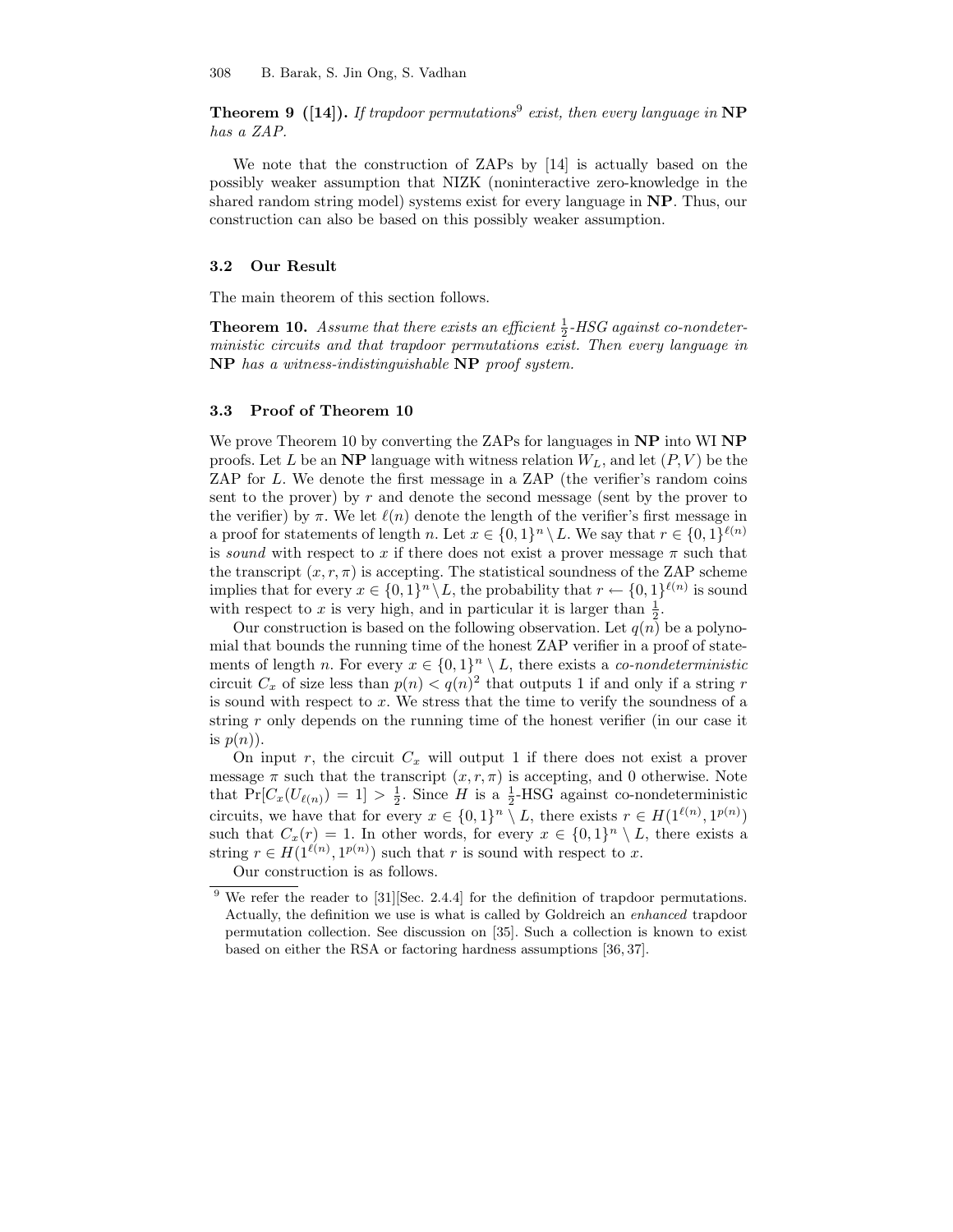Protocol 11 (One-message WI NP proof for  $L \in NP$ ) On common input  $x \in \{0,1\}^n$  and auxiliary input w for the prover, such that  $(x, w) \in W_L$ , do the following.

## Prover's message

- 1. Compute  $(r_1, ..., r_m) \stackrel{\text{def}}{=} H(1^{\ell(n)}, 1^{p(n)}).$
- 2. Using the auxiliary input (witness) w and the ZAP prover algorithm, compute for every  $i \in [1, m]$ , a string  $\pi_i$  that is the prover's response to the verifier's message  $r_i$  in a ZAP proof for x.
- 3. Send to verifier  $(\pi_1, \ldots, \pi_m)$ .

# Verifier's Test

- 1. Compute  $(r_1, ..., r_m) \stackrel{\text{def}}{=} H(1^{\ell(n)}, 1^{p(n)}).$
- 2. Given prover's message  $(\pi_1, \ldots, \pi_m)$ , run the ZAP verifier on the transcript  $(x, r_i, \pi_i)$ , for every  $i \in [1, m]$ .
- 3. Accept if the ZAP verifier accepts all these transcripts.

Note that Protocol 11 is indeed a one-message system with a deterministic verifier, that satisfies the perfect completeness property. Thus, to prove Theorem 10, we need to prove that it satisfies both the perfect soundness and the witness indistinguishability property.

## Lemma 12. Protocol 11 is a perfectly sound proof system for L.

*Proof.* Let  $x \notin L$ , with  $|x| = n$ . Since H is a HSG, there exists an  $r_i \in$  $H(1^{\ell(n)}, 1^{p(n)})$  that is sound with respect to x. This means that no prover's message  $\pi_i$  will make the ZAP verifier accept the transcript  $(x, r_i, \pi_i)$ . Therefore, no string  $\pi = (\pi_1, \ldots, \pi_m)$  will make the verifier of Protocol 11 accept.  $\Box$ 

**Lemma 13.** Protocol 11 is a witness indistinguishable  $(WI)$  proof system for L.

Proof. This follows from the fact that witness indistinguishability is preserved under parallel composition.

# 4 Noninteractive Bit Commitment

Bit commitment schemes are basic primitives in cryptography. Informally, a bit commitment scheme is a protocol that consists of two interacting parties, the sender and the receiver. The first step of the protocol involves the sender giving the receiver a commitment to a secret bit b. In the next step, the sender decommits the bit b by revealing a secret key. The commitment alone (without the secret key) must not reveal any information about  $b$ . This is called the hiding property. In addition, we require that the commitment to b be binding, that is the sender should not be able to decommit to a different bit  $b$ . Note that given a bit-commitment scheme, a string-commitment scheme can be obtained by independently committing to the individual bits of the string (cf., [31]).

In an *interactive bit commitment scheme*, the sender and the receiver are allowed to interact during the commitment and decommitment steps. The formal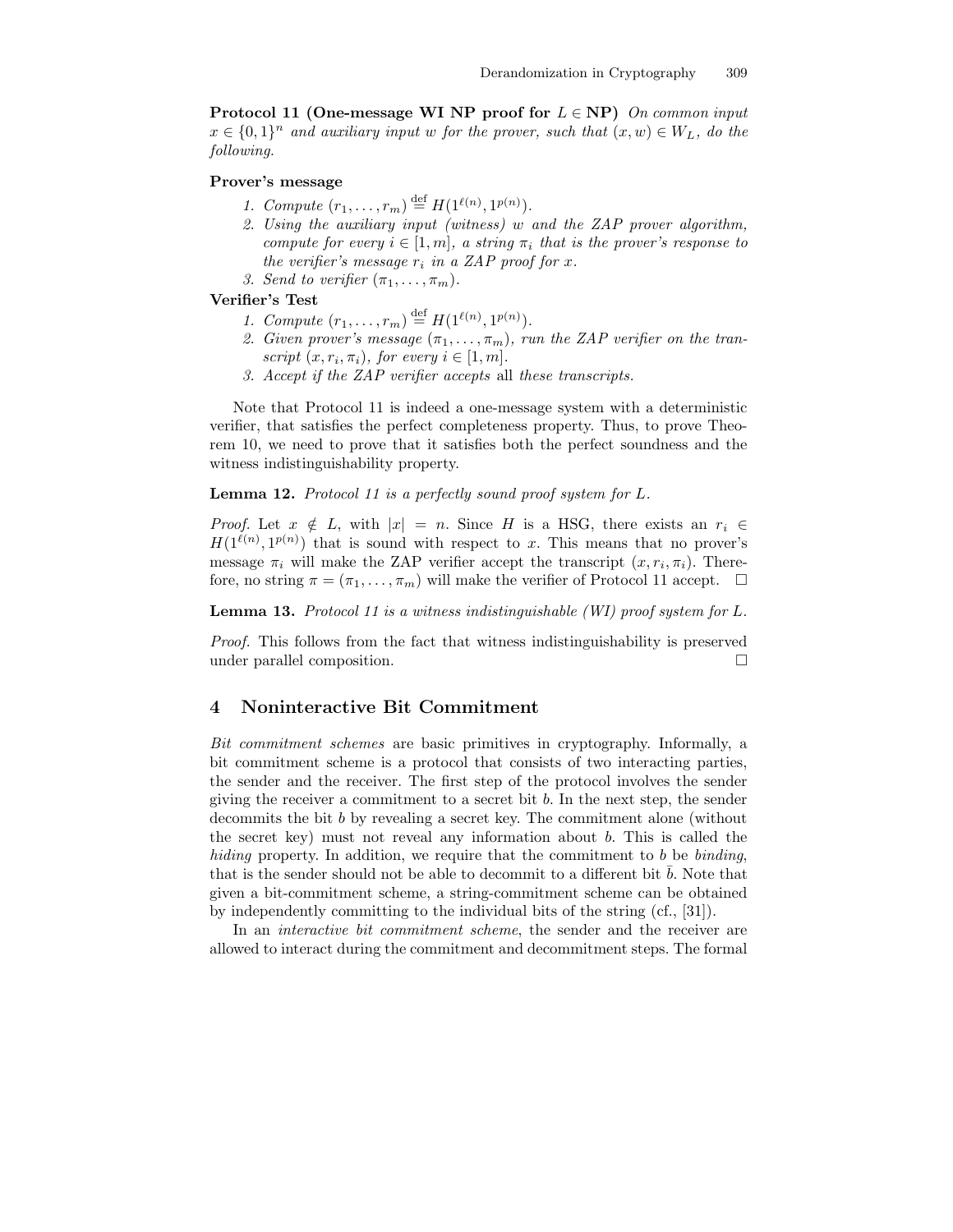definition of an interactive bit commitment scheme can be found in [31]. Often, however, *noninteractive* bit commitment schemes are preferred or even crucial. For these, a simpler definition can be given.

Definition 14 (noninteractive bit commitment). A noninteractive bit commitment scheme is a polynomial-time algorithm S which takes a bit  $b \in \{0,1\}$ and a random key  $K \in \{0,1\}^{\text{poly}(k)}$ , where k is the security parameter, and outputs a commitment  $C = S(b; K)$ . The algorithm S must satisfy the following two conditions:

- 1. (Binding) There do not exist keys  $K, K'$  such that  $S(0; K) = S(1; K')$ .
- 2. (Hiding) The commitments to 0 and 1 are computationally indistinguishable. This means that the probability distributions  $\{S(0; K)\}_{K\in\{0,1\}^{\text{poly}(k)}}$  and  ${S(1; K)}_{K \in \{0,1\}^{\text{poly}(k)}}$  are computationally indistinguishable.

There is a well known construction by Blum [27] of a noninteractive bit commitment scheme based on any one-to-one one-way function (using the function's hard-core predicate  $[2, 28]$ ). Naor  $[15]$  gave a construction of an *interactive* bit commitment scheme based on any one-way function (using pseudorandom generators [29]).

## 4.1 Our Result

The main result of this section is the following theorem.

**Theorem 15.** Assume that there exists an efficient  $\frac{1}{2}$ -HSG against co-nondeterministic uniform algorithms and that one-way functions exist. Then there exists a noninteractive bit commitment scheme.

The first condition is true if  $\mathbf{E} \nsubseteq \mathbf{i.o.} - \mathbf{AMTIME}(2^{\Omega(n)})$  (by Theorem 7). We stress that the assumption of efficient  $\frac{1}{2}$ -HSG against co-nondeterministic uniform algorithms is sufficient, even if one wants to obtain a commitment scheme that is secure against nonuniform polynomial-sized circuits. However, to get such schemes it will be necessary to assume that the one-way function is secure against nonuniform polynomial-sized circuits.

Our result is incomparable to the previous results on bit commitment schemes. Our assumption is stronger than Naor's [15] (which only requires one-way functions), but we obtain a noninteractive commitment rather than an interactive one. Our assumption seems incomparable to assuming the existence of one-to-one one-way functions.

"Raw" Hardness vs. Hardness with Structure. Note that unlike the assumption of existence of one-to-one one-way functions, we do not assume in Theorem 15 that there exist a hard function with a particular structure. Rather, we only assume that there exists functions with "raw hardness" (i.e., a one-way function and a function in  $E$  with high  $AM$ -complexity).

Even if one is told that one-to-one one-way functions exist, it is necessary to know a particular one-to-one one-way function to instantiate Blum's noninteractive commitment scheme. In contrast, we can construct a single noninteractive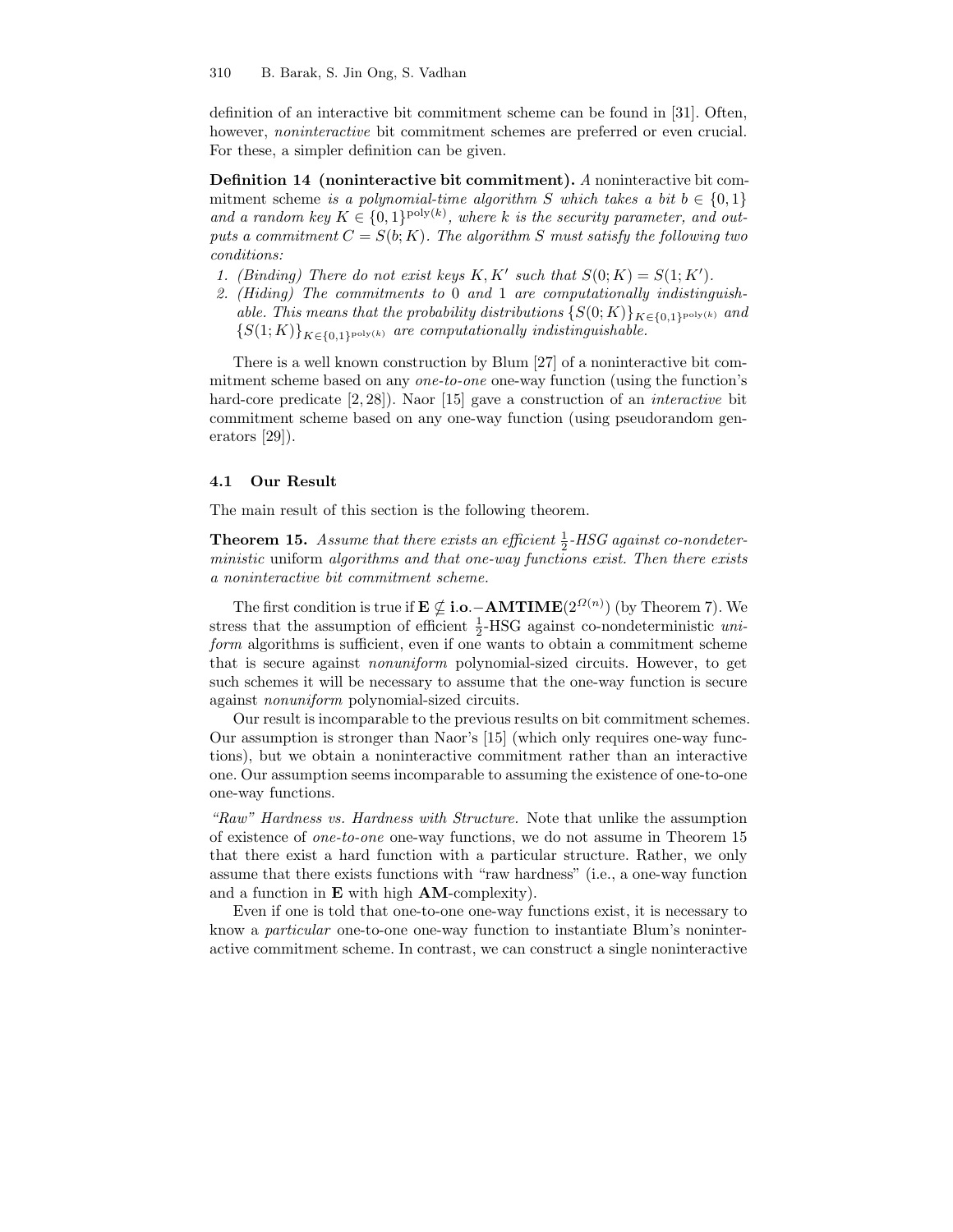commitment scheme that is secure as long as there exists a one-way-function and a function  $f \in \mathbf{E} \setminus \mathbf{i.o.} - \mathbf{AMTIME}(2^{\delta n})$ . This is because we can instantiate our scheme with a universal one-way-function<sup>10</sup> and a function that is  $E$ -complete via linear-time reductions such as the function  $BH(\cdot)$  (see discussion in Section 2.4).

#### 4.2 Proof of Theorem 15

Our construction is based on derandomizing Naor's [15] interactive bit commitment scheme using a hitting set generator.

Let  $G: \{0,1\}^k \to \{0,1\}^{3k}$  be BMY-type pseudorandom generator computable in time  $k^d$  for some constant d. Such a generator can be constructed based on any one-way function [29]. Naor [15] gave the following protocol for an interactive bit commitment scheme, based on the existence of such a generator.

#### Protocol 16 (interactive bit commitment scheme [15])

Input to receiver  $R: 1^k$ , where k is the security parameter. Input to sender  $S: 1^k$  and a bit  $b \in \{0, 1\}.$ 

## Commitment stage:

**Receiver's step** Select a random  $r \leftarrow \{0, 1\}^{3k}$  and sends r to S.

**Sender's step** Select a random  $s \leftarrow \{0,1\}^k$ . If  $b = 0$ , send  $\alpha = G(s)$  to R. Else, if  $b = 1$ , send  $\alpha = G(s) \oplus r$  to R.

**Decommitment stage:** S reveals s and b. R accepts if  $b = 0$  and  $\alpha = G(s)$ , or  $b = 1$  and  $\alpha = G(s) \oplus r$ .

Observe that when the sender commits to 0, the sender's message  $\alpha$  is distributed according to  $G(U_k)$ . When the sender commits to 1,  $\alpha$  is distributed according to  $G(U_k) \oplus r$ . For every  $r \in \{0,1\}^{3k}$ , the distributions  $G(U_k)$  and  $G(U_k) \oplus r$  are computationally indistinguishable. This implies that Protocol 16 is hiding. Define a string  $r \in \{0,1\}^{3k}$  to be good for G if for all  $s, s' \in \{0,1\}^k$ , we have  $G(s) \neq G(s') \oplus r$ . Naor [15] showed that the probability that a random r in  $\{0,1\}^k$  will be good is very high (e.g., at least  $1-2^{-k}$ ). If the receiver selected a good  $r$  in the first step of the commitment stage of Protocol 16, then there do not exist  $s, s' \in \{0,1\}^k$  such that  $G(s) = G(s') \oplus r$ , so no commitment  $\alpha$  can be opened as both a  $0$  and  $1$ . Since the probability of selecting a good  $r$  is high, Protocol 16 is binding.

Our Noninteractive Bit Commitment Scheme. Observe that the only interaction involved in Protocol 16 is in the receiver sending a random  $r \in$  $\{0,1\}^{3k}$  to the sender. However, one can see that the receiver does not have to send a random string, and it is enough to send a *good* string. This is because a good string r will make the distributions  $G(U_k)$  and  $G(U_k) \oplus r$  disjoint. As

 $10$  A construction of such a function appears in [38] (cf., [31][Sec. 2.4.1]). It uses the observation that if there exists a one-way-function, then there exists a one-way function that is computable in time  $n^2$ .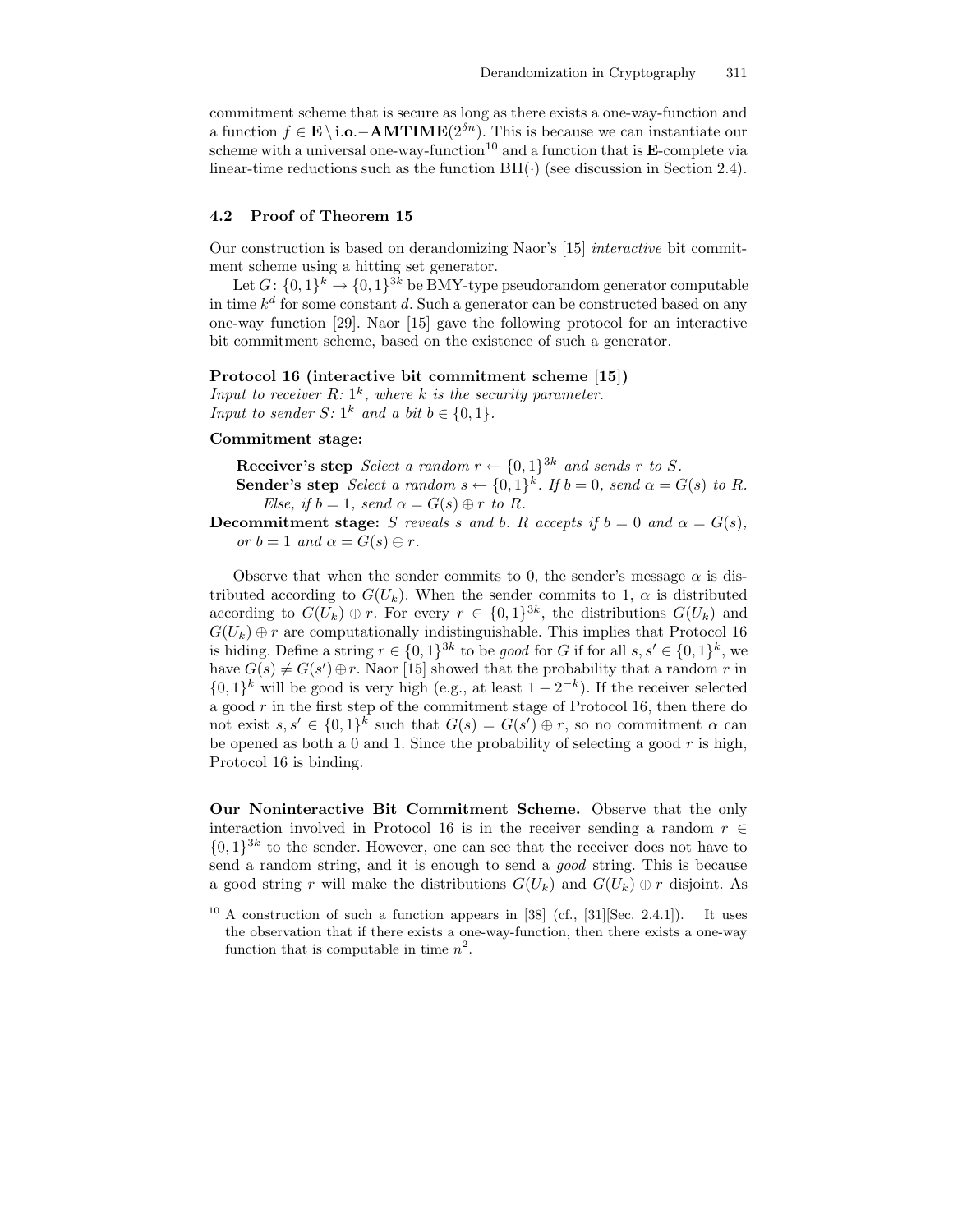we show in the proof of Lemma 18, testing whether  $r$  is good can be done by a polynomial-time co-nondeterministic uniform algorithm. Since the fraction of good  $r$ 's is large, an efficient HSG against co-nondeterministic algorithms  $H$  can be used to select a candidate list of r's such that at least one element  $r \in H$ is good. Thus, our protocol will be obtained by running the sender of Naor's protocol on each r in the hitting set. The resulting protocol follows.

## Protocol 17 (noninteractive bit commitment scheme)

Input to receiver  $R: 1^k$ , where k is the security parameter. Input to sender  $S: 1^k$  and a bit  $b \in \{0, 1\}.$ 

## Commitment stage:

- 1. Compute  $r_1, \ldots, r_{p(k)} \stackrel{\text{def}}{=} H(1^{3k}, 1^{3k^d}).$
- 2. Choose  $s_1, \ldots, s_{p(k)}$  at random from  $\{0,1\}^k$ .
- 3. If  $b = 0$ , send  $\alpha = \langle G(s_1), \ldots, G(s_{p(k)}) \rangle$ .
- If  $b = 1$ , send  $\alpha = \langle G(s_1) \oplus r_1, \ldots, G(s_{p(k)}) \oplus r_{p(k)}\rangle$ .

**Decommitment stage:** S reveals b and  $\langle s_1, \ldots, s_{p(k)} \rangle$ . R accepts if either of the following holds:

- 1. The bit  $b = 0$  and  $\alpha = \langle G(s_1), \ldots, G(s_{p(k)}) \rangle$ . or
- 2. The bit  $b = 1$  and  $\alpha = \langle G(s_1) \oplus r_1, \ldots, G(s_{p(k)}) \oplus r_{p(k)}\rangle$ .

To show that Protocol 17 constitutes a bit commitment scheme (and hence proving Theorem 15), we first observe that the protocol has the hiding property. This means that the distributions  $\langle G(U_k^1), G(U_k^2), \ldots, G(U_k^{p(k)}\rangle)$  $\langle G(U_k^1) \rangle$  and  $\langle G(U_k^1) \oplus$  $r_1, G(U^2_k) \oplus r_2, \ldots, G(U^{p(k)}_k)$  $\langle P^{(\kappa)} \rangle \oplus r_{p(k)}$  are computationally indistinguishable. This fact can be proved using a standard hybrid argument. The next lemma establishes the binding property.

#### Lemma 18. Protocol 17 has the binding property.

*Proof.* Define the co-nondeterministic algorithm A such that  $A(r) = 1$  if  $\forall s, s'$  $G(s) \oplus G(s') \neq r$ . Note that  $A(r) = 1$  if and only if r is good. Therefore  $Pr[A(U_{3k}) = 1] \ge 1 - 2^{-k} > 1/2$ . In addition, the running time of A (on inputs of length k) is bounded by  $3k^d$ . Hence, there exists an  $r_i \in H(1^{3k}, 1^{3k^d})$ such that  $\forall s, s' \ G(s) \oplus G(s') \neq r_i$ . Therefore, there do not exist  $s_1, \ldots, s_{p(k)}$  and  $s'_1, \ldots, s'_{p(k)}$  such that  $\langle G(s_1), \ldots, G(s_{p(k)}) \rangle = \langle G(s'_1) \oplus r_1, \ldots, G(s'_{p(k)}) \oplus r_{p(k)} \rangle$ .In other words, no commitment  $\alpha$  can be opened as both a 0 and 1. Thus, Protocol 17 is perfectly binding.  $\Box$ 

## 4.3 Partially One-to-one One-way Functions

Another interpretation of our result is as closing the gap between one-to-one and general one-way functions under a non-cryptographic assumption. We say that a function  $f: \{0,1\}^* \times \{0,1\}^* \to \{0,1\}^*$  is a partially one-to-one one-way function if the value of x is uniquely determined from  $f(x, y)$ , yet no probabilistic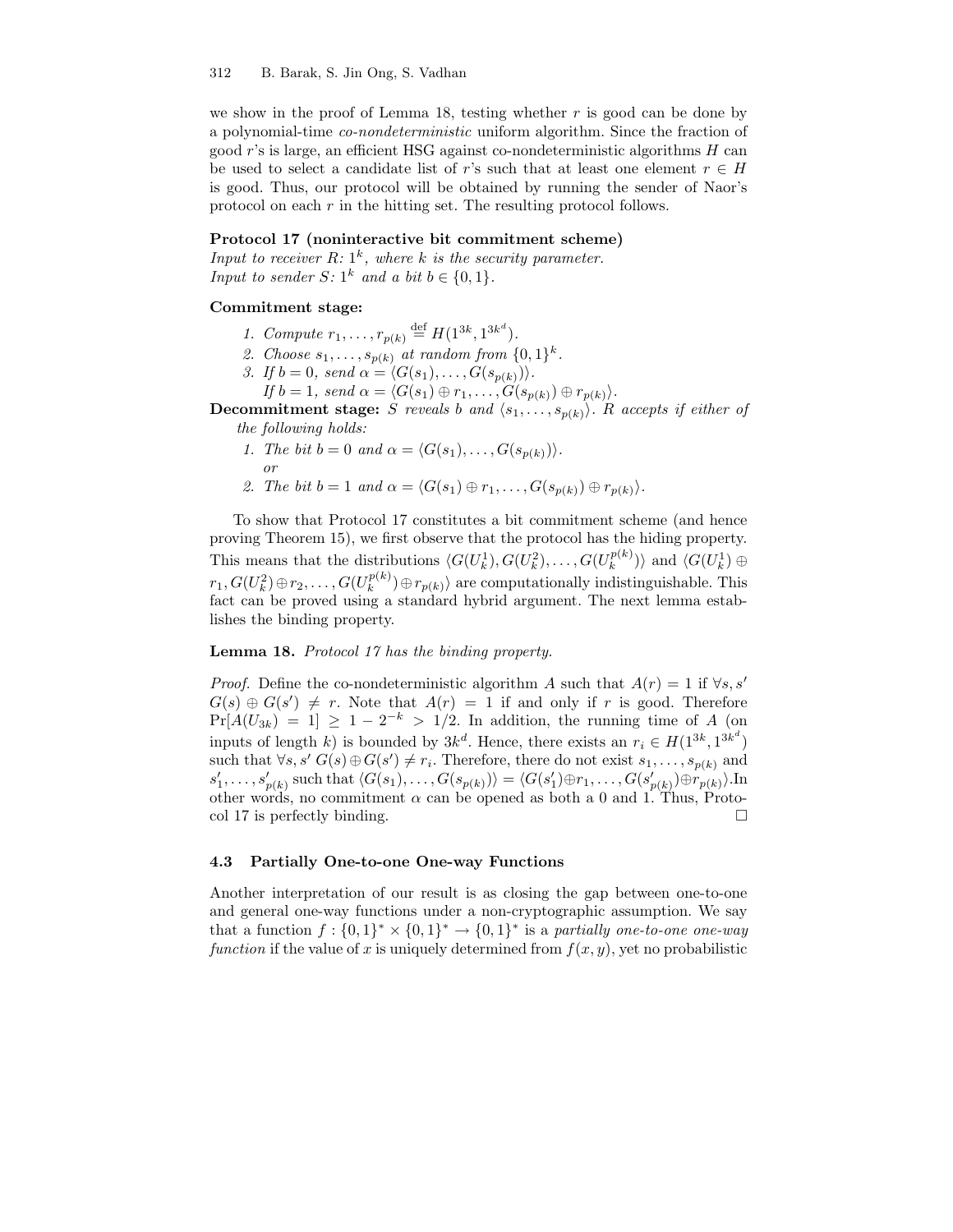polynomial-time algorithm can recover x from  $f(x, y)$  (for random  $x, y \stackrel{\text{R}}{\leftarrow} \{0, 1\}^k$ ) except with negligible probability (in  $k$ ). It can be shown that partially one-toone one-way functions exist if and only if noninteractive commitment schemes exist. Thus, a restatement of Theorem 15 is the following.

**Corollary 19.** Assume that there exists an efficient  $\frac{1}{2}$ -HSG against co-nondeterministic uniform algorithms. Then one-way functions imply partially one-to-one one-way functions.

An intriguing question is whether it can be shown that under a similar noncryptographic assumption, one-way functions imply truly one-to-one one-way functions (rather than just partially one-to-one ones).

Acknowledgments. We thank the anonymous CRYPTO reviewers for helpful comments.

## References

- 1. Blum, M., Micali, S.: How to generate cryptographically strong sequences of pseudo-random bits. SIAM J. Comput. 13 (1984) 850–864
- 2. Yao, A.C.: Theory and applications of trapdoor functions. In: Proc. 23rd FOCS, IEEE (1982) 80–91
- 3. Goldreich, O., Goldwasser, S., Micali, S.: How to construct random functions. JACM 33 (1986) 792–807
- 4. Razborov, A.A., Rudich, S.: Natural proofs. JCSS 55 (1997) 24–35
- 5. Valiant, L.G.: A theory of the learnable. Commun. ACM 27 (1984) 1134–1142
- 6. Nisan, N., Wigderson, A.: Hardness vs. randomness. JCSS 49 (1994) 149–167
- 7. Impagliazzo, R., Wigderson, A.:  $P = BPP$  if E requires exponential circuits: Derandomizing the XOR lemma. In: Proc. 29th STOC, ACM (1997) 220–229
- 8. Trevisan, L.: Extractors and pseudorandom generators. JACM 48 (2001) 860–879
- 9. Impagliazzo, R., Kabanets, V., Wigderson, A.: In search of an easy witness: Exponential time vs. probabilistic polynomial time. In: Proc. 16th Conf. on Comp. Complexity, IEEE (2001) 2–12
- 10. Arvind, V., Köbler, J.: On pseudorandomness and resource-bounded measure. Theoret. Comput. Sci. 255 (2001) 205–221
- 11. Klivans, A.R., van Melkebeek, D.: Graph nonisomorphism has subexponential size proofs unless the polynomial-time hierarchy collapses. SIAM J. Comput. 31 (2002) 1501–1526
- 12. Miltersen, P.B., Vinodchandran, N.V.: Derandomizing Arthur-Merlin games using hitting sets. In: Proc. 40th FOCS, IEEE (1999) 71–80
- 13. Shaltiel, R., Umans, C.: Simple extractors for all min-entropies and a new pseudorandom generator. In: Proc. 42nd FOCS, IEEE (2001) 648–657
- 14. Dwork, C., Naor, M.: Zaps and their applications. In: Proc. 41st FOCS. (2000) 283–293
- 15. Naor, M.: Bit commitment using pseudorandomness. J. Cryptology 4 (1991) 151– 158
- 16. Rudich, S.: Super-bits, demi-bits, and  $N\tilde{P}/q$  poly-natural proofs. In: Proc. 1st RANDOM, Springer (1997) 85–93